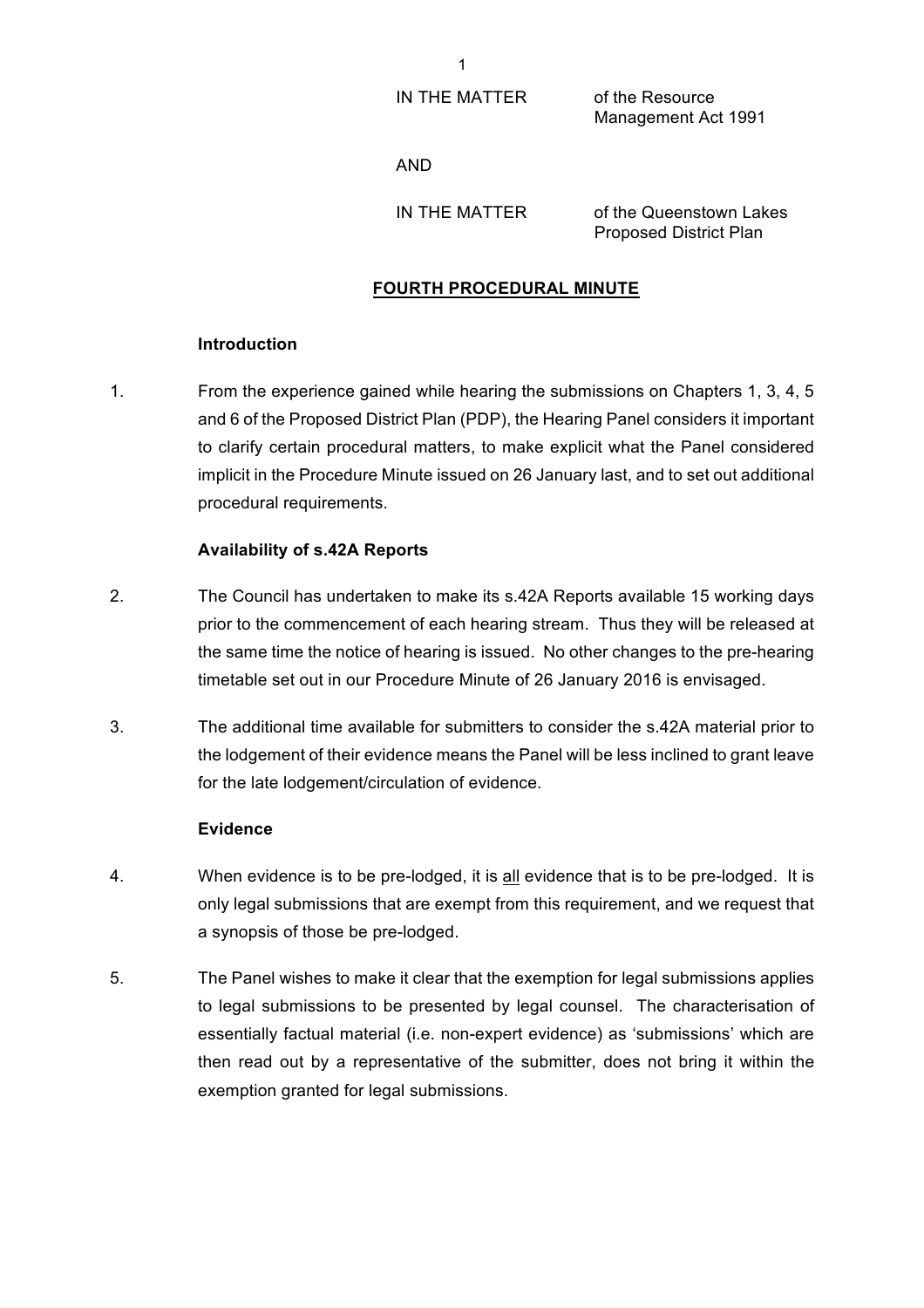### **Objectives, Policies and Rules**

- 6. It was apparent that many of those appearing before the Hearing Panel failed to understand the difference between an objective and a policy.
- 7. An objective is a goal or desired outcome. Under the Resource Management Act an objective should express an environmental outcome. An objective cannot, therefore, commence with a verb. Verbs used in objectives should be in the passive: e.g. "Outstanding natural landscapes are protected", "Tourism developments in rural areas that [achieve some specified performance standard] are enabled".
- 8. A policy is a course of action to be followed to implement an objective. Policies should indicate or enunciate what is to be done.
- 9. Where counsel or witnesses propose objectives and/or policies, or propose changes to those in the PDP, the objectives and/or policies should be framed in accordance with the above explanations.
- 10. Where new policies are proposed, such policies should be demonstrably implementing one or more objectives, which the evidence should identify. Similarly, when a new rule is proposed, or a rule amended, a clear explanation should be provided showing how that rule implements one or more policies, including identifying the relevant policies.

# **Summary of Evidence**

11. In our Procedure Minute of 26 January we provided that where evidence was lodged in advance, witnesses would have 10 minutes at the hearing to present a summary of that evidence. We are replacing that by providing that where evidence was lodged in advance, the witness may present a summary at the hearing comprising no more than two (2) sides of an A4 sheet of paper, typed in Times Roman 12 pt font, or Arial 11 pt font (or equivalent) at a minimum of 1.5-line spacing.

# **Legal Submissions**

- 12. These should focus on the law rather than summarising evidence or being used as an opportunity to present additional evidence.
- 13. If they are not presented in written form the Panel cannot guarantee that it will accurately record legal points presented.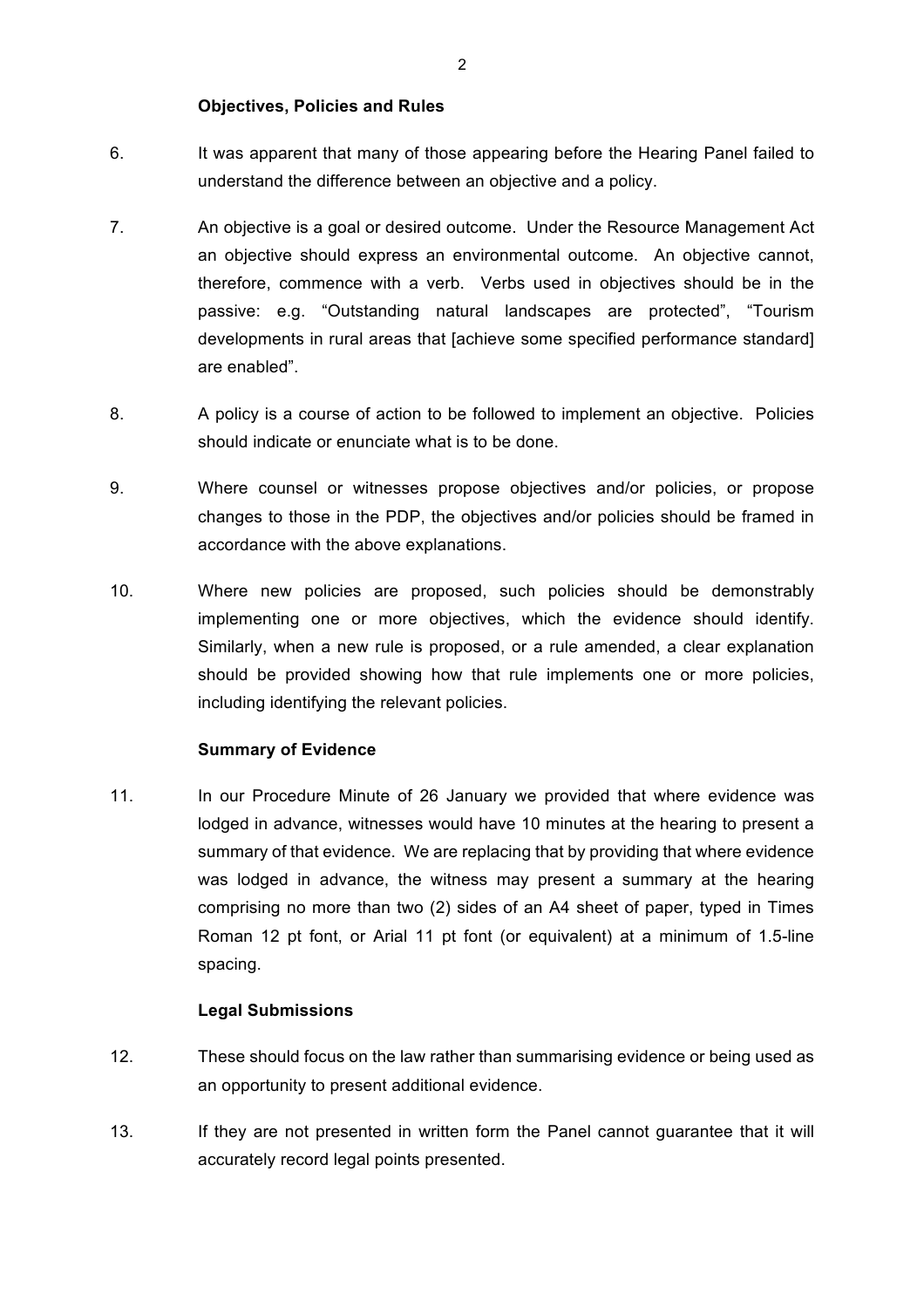### **Jurisdiction for Relief Sought**

14. Some submitters have purported to rely on the submissions of other parties to provide scope for the relief they propose in evidence. The Hearing Panel has not reached any concluded view on whether this is permissible [note QLDC submissions in closing that its not- if that is what they sayl but directs that any party proposing relief not within the scope afforded by their own submission or further submission identify what submission(s) they are relying on to provide scope for the proposed relief. Such identification should refer to the relevant submission points as per the number system in the Summary of Submissions.

### **Requesting Hearing Time**

- 15. When calculating hearing time, sufficient time needs to be allowed for questions from the Panel. As a quide:
	- a) counsel presenting legal submissions should allow an amount of time equivalent to the time required to deliver the legal submissions for questioning;
	- b) 20-30 minutes of questioning per expert witness (who's evidence will be read in advance) can be expected on average.

#### **Presentation at Hearing**

16. Care needs to be taken, particularly by legal counsel, that the presentation of their legal submissions does not consume most of the time allocated, thereby minimising the time available for the witness(es) to provide their summary and answer any questions. This is particularly important where a witness appears for multiple submitters who are represented by different legal counsel.

# **Document Naming**

17. All documents lodged are to be named in accordance with the following standard file naming convention:

Snnnn-aaaaaaaaaaa-Too-bbbbbbbbbbbb-ccccccccc.pdf

- i. Capital letters and dashes to be included where shown;
- ii. nnnn = submitter number using leading zeroes;
- iii. aaaaaaaaa = submitter name to a maximum of 10 letters and spaces;
- iv. oo = Hearing Stream number with leasing zeroes;